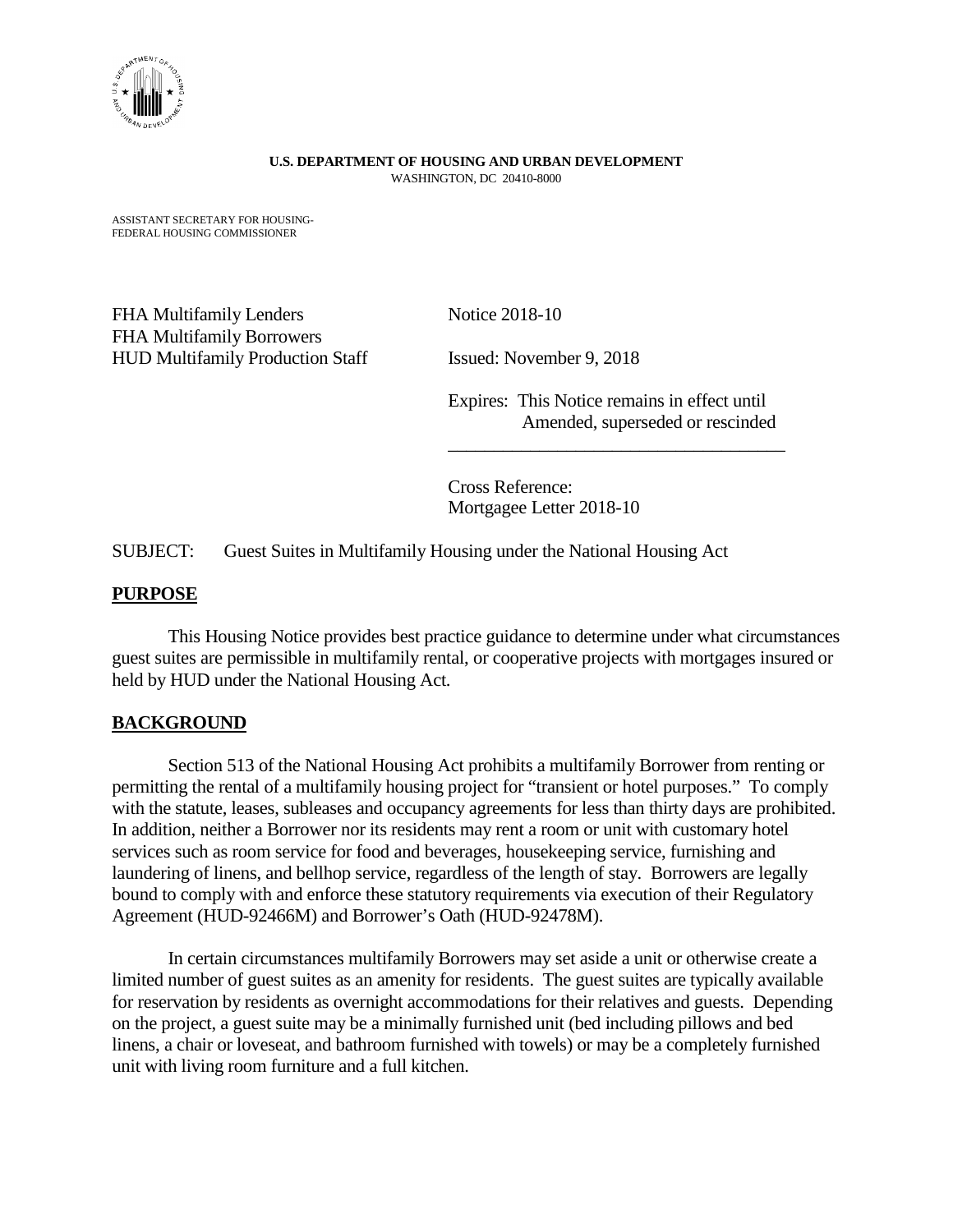# **BEST PRACTICES**

HUD recognizes that inclusion of guest suites as an amenity may contribute to the marketability of certain multifamily projects. However, guest suites are only permissible to the extent their use is consistent with the National Housing Act's prohibition against use of FHAinsured multifamily projects for transient or hotel purposes. The following are best practices to help ensure that inclusion of guest suites as an amenity does not violate the statutory prohibition. In assessing whether guest suites comply with the prohibition on the rental for transient or hotel purposes, HUD will take the following factors into consideration:

- 1. Rental charges are not imposed, and except for the charge described in item 2, the project does not derive income from any guest suite.
- 2. To prepare the guest suite for the next guest's stay, a one-time cleaning and laundering fee may be charged to the resident that reserves the guest suite, at cost, for services provided after the conclusion of the guest's stay. Guests are not responsible for or directly charged any fees for use of the guest suite.
- 3. The project does not provide cleaning, linens, or other customary hotel services to the guest during their stay in the guest suite.
- 4. Use of any guest suite is limited to residents' friends and family. Guest suites are not available to the public.
- 5. Only project residents are permitted to reserve the guest suite; the project does not independently rent the guest suite.
- 6. Residents are limited to two (2) reservations within a one (1) year period, and up to a maximum of seven (7) reservation days per resident.
- 7. The number of guest suites are no more than two (2) percent of the total number of units in the project. This will ensure that the operation of the property is not skewed in such a way as to affect its statutorily required residential character.

Borrowers are reminded that violations of the transient or hotel prohibition will be subject to the standard sanctions for violations of the Regulatory Agreement and Borrower's Oath. If violations are not cured within the timeframes HUD provides, HUD is required to refer the matter to the Department of Justice pursuant to Section 513.

### IMPLEMENTATION

This best practice guidance is effective immediately for all new and existing FHA-insured and HUD-held multifamily rental and cooperative projects with a HUD Regulatory Agreement containing the Section 513 prohibition and will be considered for incorporation into the next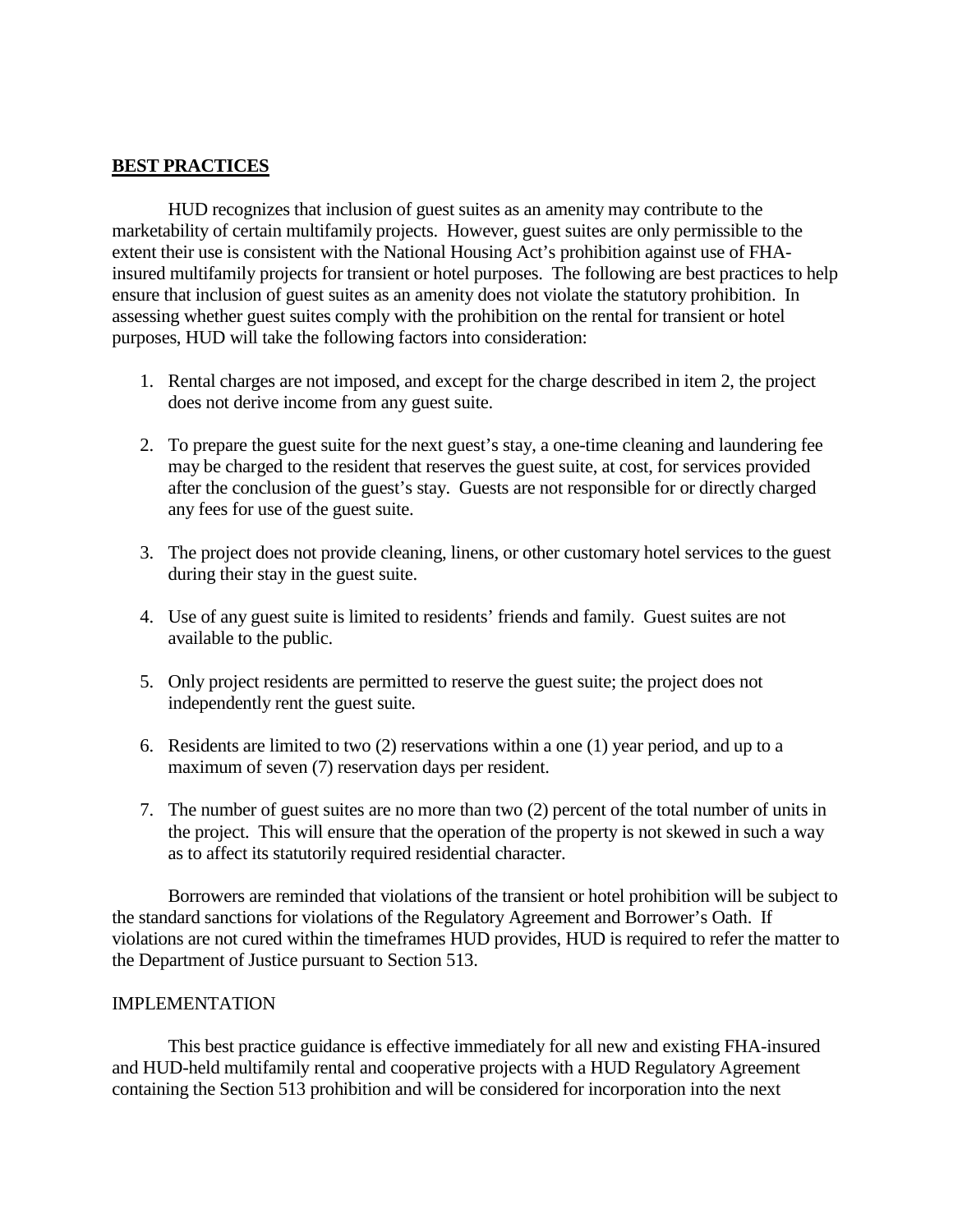versions of the MAP Guide and HUD Handbook 4350.1, Multifamily Asset Management and Project Servicing.

If there are any questions regarding this Housing Notice, please contact Thomas A. Bernaciak, Deputy Director, Office of Multifamily Production at (202) 402-3242 or Thomas.A.Bernaciak@hud.gov. Persons with hearing or speech impairments may access this number via TDD/TTY by calling 1.877.TDD.2HUD 1-877-833-2483.

> Brian D. Montgomery Assistant Secretary for Housing-Federal Housing Commissioner, H

\_\_\_\_\_\_\_\_\_\_\_\_\_\_\_\_\_\_\_\_\_\_\_\_\_\_\_\_\_\_\_\_\_\_\_\_\_\_